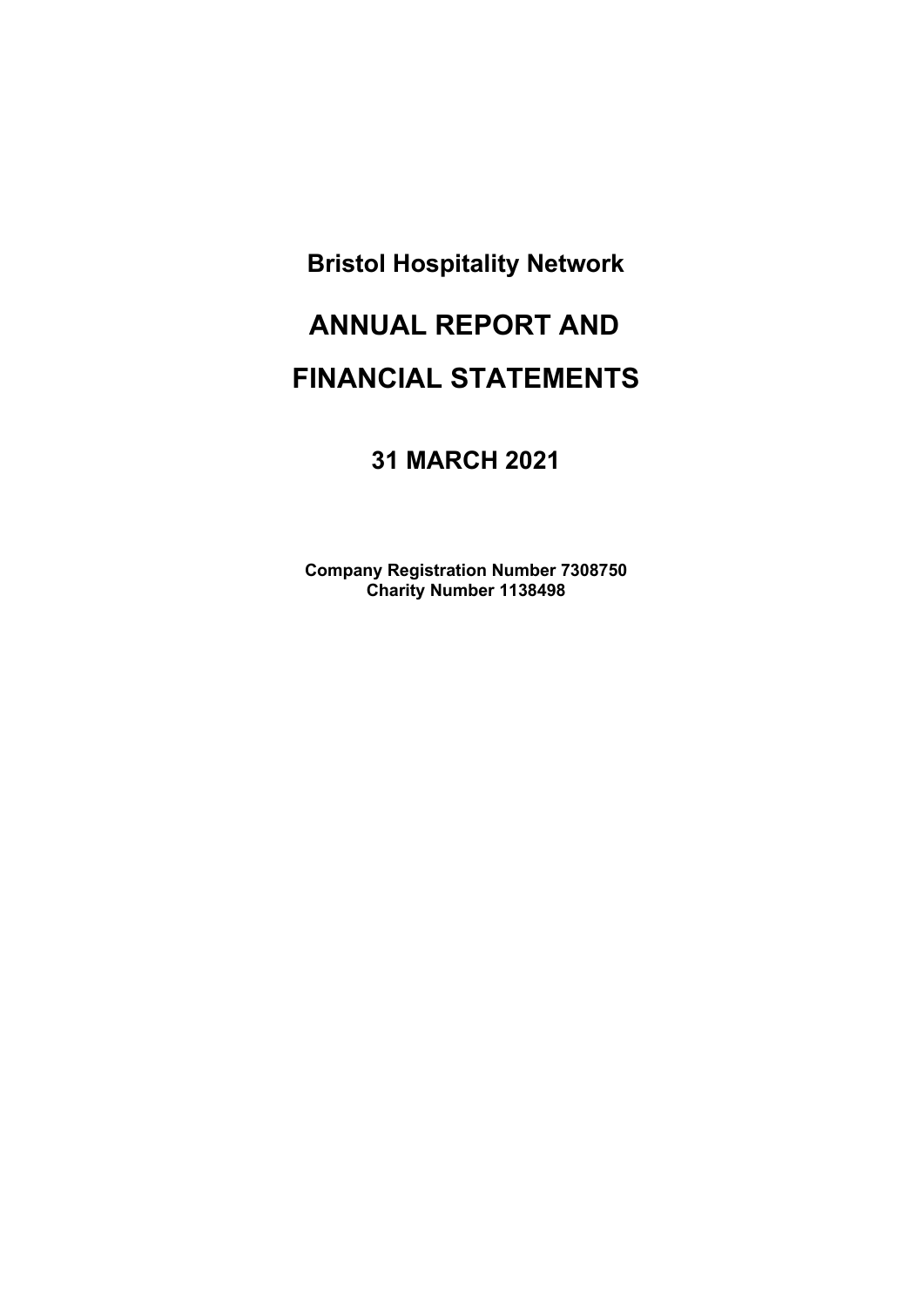# **Year Ended 31 March 2021**

# **Annual Report and Financial Statements**

| <b>CONTENTS</b>                                                                        | <b>PAGE</b> |
|----------------------------------------------------------------------------------------|-------------|
| Reference and administration details of the charity and its<br>advisors                | 3           |
| <b>Trustees Annual Report</b>                                                          | 4 to 7      |
| Independent Examiner's Report                                                          | 8           |
| <b>Statement of Financial Activities</b><br>(including Income and Expenditure Account) | 9           |
| <b>Balance Sheet</b>                                                                   | 10          |
| Notes to the Financial Statements                                                      | 11 to 18    |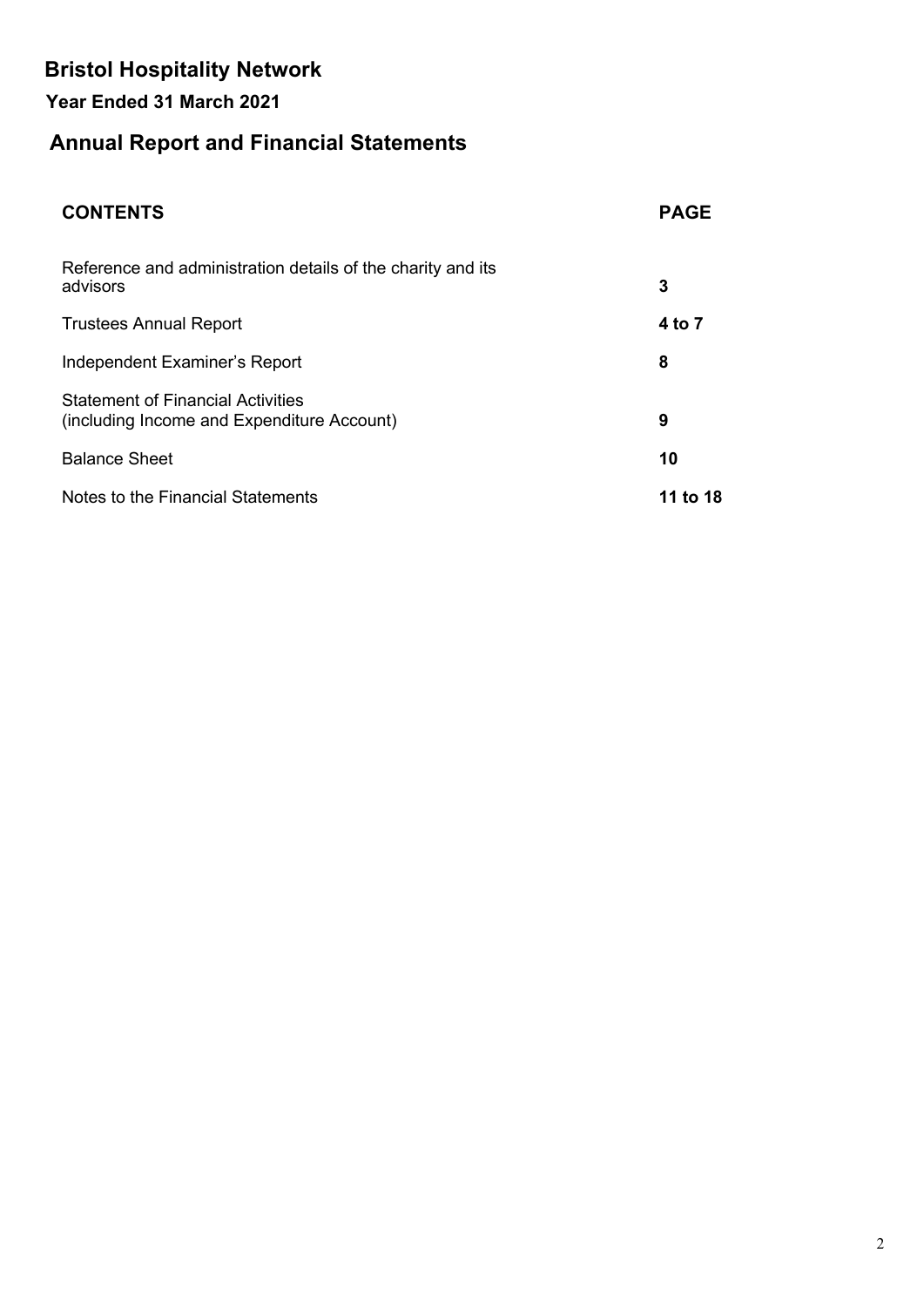### **Year Ended 31 March 2021**

# **Annual Report and Financial Statements**

#### **Status**

Bristol Hospitality Network is a company limited by guarantee (registration number 7308750) incorporated on 8th July 2010 and granted charitable status by the Charity Commission under number 1138498 on the 21st October 2010.

### **Trustees**

The following served as trustees during the year:

Sarah Webb (Co-Chair to 30 November 2020, Chair from 30 November 2020) Laura Barrow (Treasurer) Oona Goldsworthy (resigned 30 November 2020) Laura Harper (appointed 23 July 2020) Leila Nicholas George Perry (appointed 23 July 2020) Rachel Short (appointed 30 November 2020) John Stephen Watters (Co-Chair to 30 November 2020)

### **Registered Office**

Bristol Hospitality Network c/o ECFC Beaufort Street Easton Bristol BS5 0SQ

### **Bankers**

Unity Trust Bank plc Nine Brindleyplace Birmingham B1 2HB

#### **Independent Examiner**

Joanne Trowbridge MAAT Bristol Community Accountants CIC The Park Daventry Road Knowle Bristol BS4 1DQ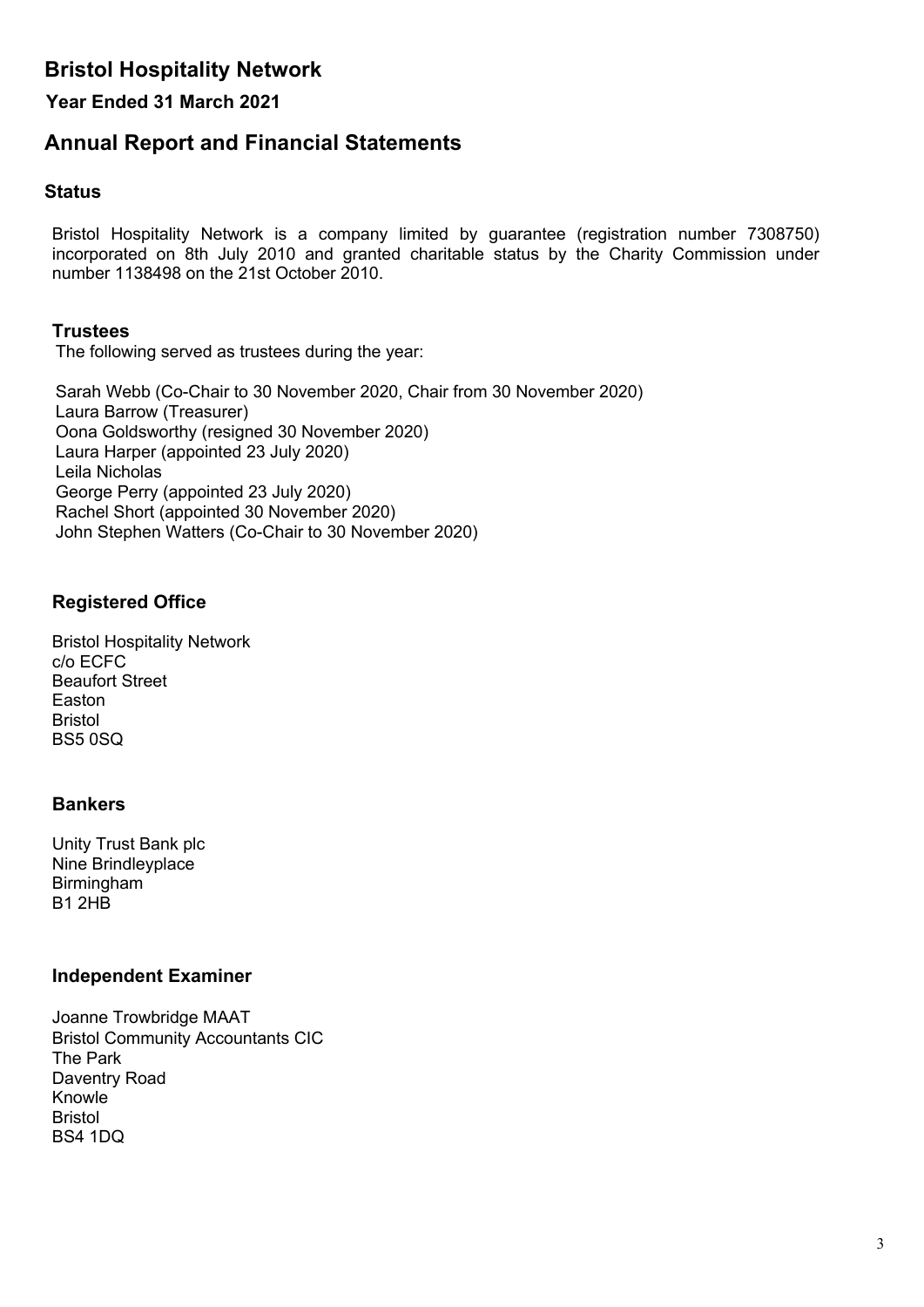### **Year Ended 31 March 2021**

# **Trustees Annual Report**

The Trustees present their report and the unaudited financial statements of the Charity for the year ended 31 March 2021.

Reference and administrative information set out on page 3 forms part of this report. The financial statements comply with the Charities Act 2011, the Companies Act 2006, the Memorandum and Articles of Association, and Accounting and Reporting by Charities: Statement of Recommended Practice applicable to charities preparing their accounts in accordance with the Financial Reporting Standard applicable in the UK and Republic of Ireland (FRS 102) (effective 1 January 2015).

#### **Structure, Governance and Management**

#### *Organisation*

The Charity is controlled by its governing document, Memorandum and Articles of Association.

### *Risk Review*

The trustees have a duty to identify and review the risks to which the Charity is exposed and to ensure appropriate controls are in place to provide reasonable assurance against fraud and error. The trustees monitor risk on an ongoing basis and have appropriate frameworks in place for risk management.

### *The Directors*

The Board of Directors, who are Trustees for the purpose of charity law, who served during the year and up to the date of this report are set out below.

Sarah Webb (Chair) Laura Barrow (Treasurer) Laura Harper (appointed 23 July 2020, resigned 12 April 2021) Oona Goldsworthy (resigned 30 November 2020) Rhodri Jones (appointed 13 July 2021) Leila Nicholas (resigned 04 June 2021) George Perry (appointed 23 July 2020) Rachel Short (appointed 30 November 2020) John Stephen Watters (resigned 11 May 2021) Benjamin Whitnall (appointed 13 July 2021)

#### **Objectives and activities**

#### *Objects of the Charity*

To relieve financial hardship amongst those seeking asylum, and those granted refugee status, and their dependents who are destitute and living temporarily or permanently in Bristol and the surrounding areas, in particular but not exclusively by the provision of temporary accommodation, advice, information, support and advocacy, for the public benefit.

Such other charitable purposes for the public benefit and the benefit of those seeking asylum, and those granted refugee status, and their dependents who are destitute in such ways as the trustees shall determine.

### **Achievements and performance**

Bristol Hospitality Network (BHN) continued to work to support people who find themselves destitute while seeking asylum.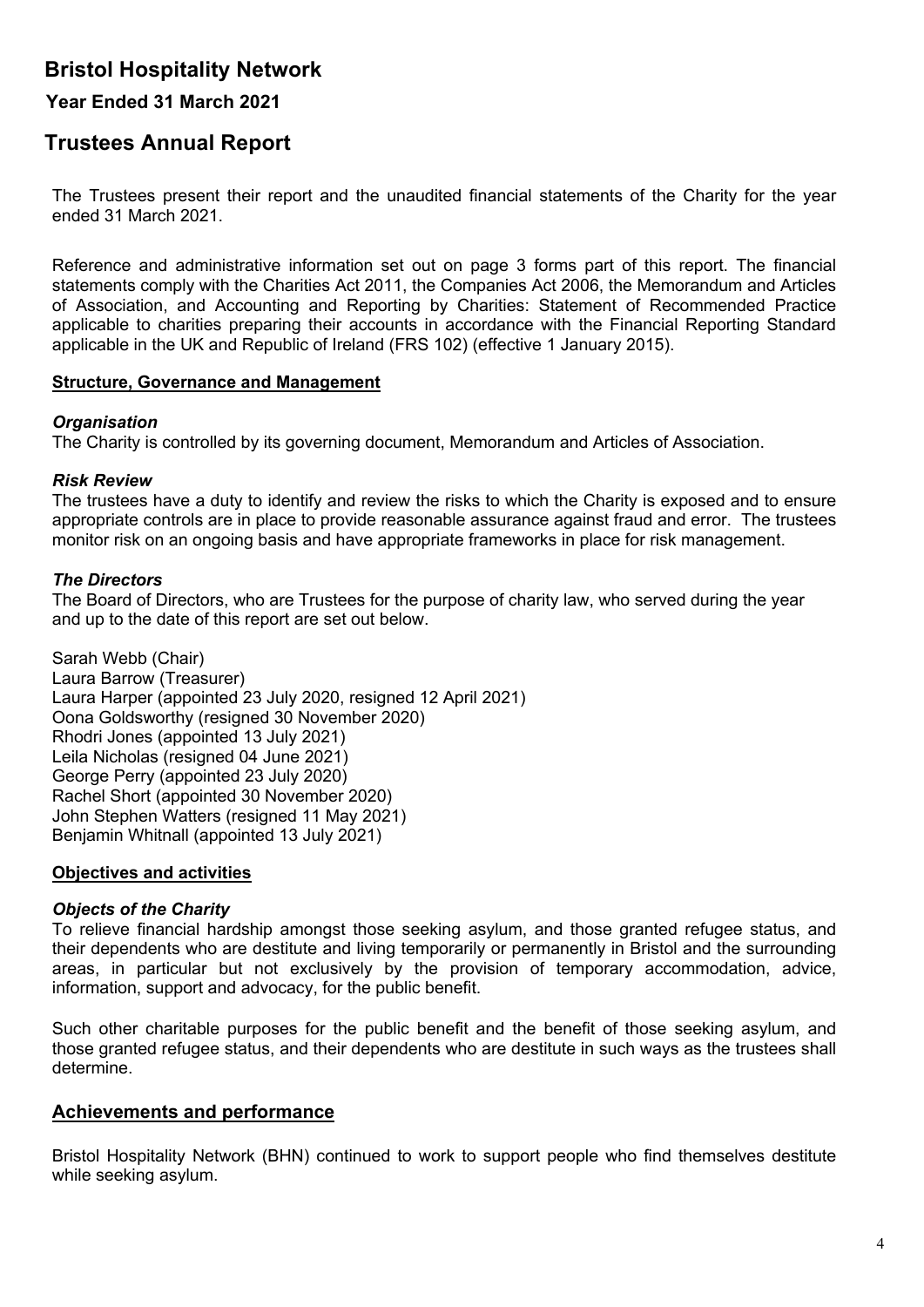### **Year Ended 31 March 2021**

#### *Hosting*

To provide accommodation to people who would otherwise be homeless, BHN continued to operate a men's hostel (BHN House) throughout the year, as well as coordinating a network of host households.

We hosted a total of 14 members at our men's house, with seven moving out, ending the year with two spare rooms for new members (which are being fixed up and redecorated). Some went to friends, others to a new host home and some onto Home Office accommodation. With the support of grant funders we have made repairs and improvements, including a new sofa, dining table and stove this year.

We launched our Host Expansion Project in conjunction with Bristol City Council and the Bristol Mayor Marvin Rees on 5th August 2020, covered by BBC Points West and various other local and national news outlets. Ten new households came forward happy to host an asylum seeker housed by the council under the Government's 'Everyone In' campaign. Across the year, we accommodated 40 asylum seekers experiencing destitution and we provided a total of 9,491 nights of accommodation. BHN members stayed in 24 different host households (family homes), 1 collegiate accommodation (Trinity College) and 1 supported accommodation for young people (The Foyer). We recruited 9 new Host households during the year. We ended the year with three members on our waiting list who were currently in council-funded hotels and many more on our general waiting list.

Our hosted members came from 17 countries, predominantly the Middle East and North Africa. The length of time that people were placed in accommodation varied and continued to average several months. We continue to support our hosted members through our network of volunteers and hosts and are always seeking new hosts to support destitute asylum seekers in Bristol, including providing moveon accommodation for those who were temporarily housed by the local authority during the crisis period.

#### *Other core activities*

In previous years the weekly 'Welcome Centre' drop-in session was attended by around 100 people per week (average 114 per week in 2019/20). The support offered included a hot lunch, the chance to socialise in a safe environment, ESOL teaching, games, art, and free haircuts. In response to government Covid-19 guidelines, we temporarily closed the Welcome Centre from the end of March 2020. Instead of in-person meetings, we took our support for members out into the city and online. We made regular welfare calls to asylum seeker members, our volunteers delivered solidarity fund and food supplies to our hosted members, and we provided language support online. We continue to review government advice in our plans for re-opening the Welcome Centre in the year ahead.

The specialist destitution Help Team continued to provide advocacy support to members during the year. Covid caused a huge crisis in homelessness, and we were lucky to have good partners in Bristol City Council, the Red Cross and Bristol Refugee Rights. The Council accommodated around 40 homeless people seeking protection as part of 'Everyone In', and we worked together to make sure we could establish their asylum status, work out what needed to be done next, and identify any accommodation options. We focussed on meeting those people who came onto our waiting list as soon as possible, so we could start to assist with their asylum claims and make as much progress as possible whilst they were still accommodated.

Over the year we worked with 44 people, mostly on:

- helping people to understand asylum processes and find evidence for their claims
- finding and liaising with solicitors
- helping people set up and manage remote calls with medical and legal professionals
- access to healthcare and mental health support
- negotiating NHS fees and payments
- applying for Home Office accommodation once their fresh asylum claim had been made.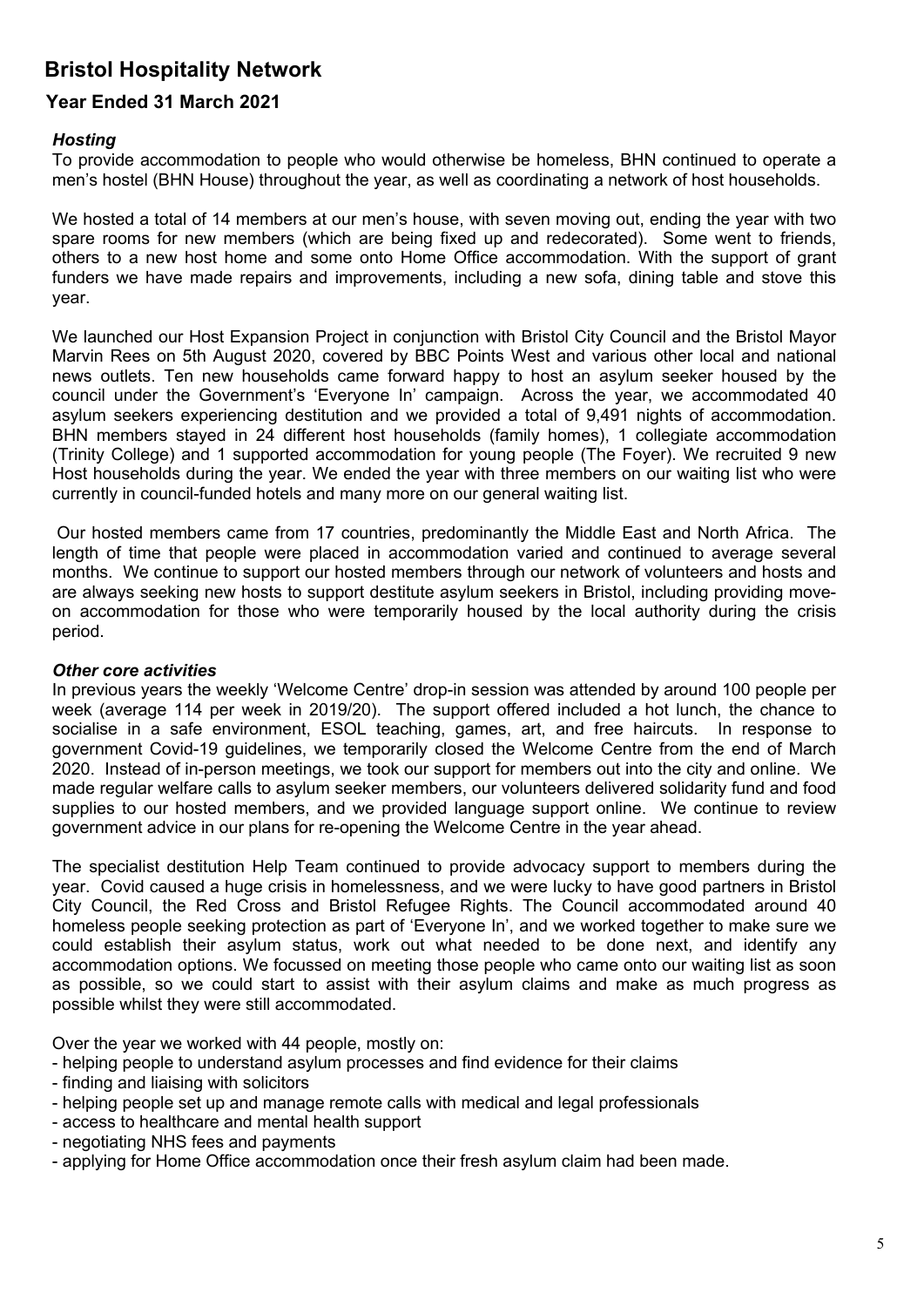### **Year Ended 31 March 2021**

We continued to develop member engagement, including the activities of our speakers' group. While we couldn't meet in person or attend events, we stayed in communication to plan opportunities for our members to share about asylum-seekers, destitution, and BHN.

Volunteers continued to play a key role in the organisation, and we are very grateful to them. In addition to our 24 volunteer host households, we were supported by a further 22 volunteers during the year, including trustees. We usually see many of our beneficiaries volunteering in some capacity, particularly at the Welcome Centre, however this was not possible in the last year due to the closure of the Welcome Centre and restrictions due to Covid-19. As a result of this we had fewer volunteers than in previous years (149 volunteers in 19/20). We look forward to seeing more volunteers again soon.

We ceased all catering and event activities under Moveable Feast from April 2021 due to Covid-19 restrictions and this has not yet resumed. 'Moveable Feast' provides catering for public and private events, including weddings, birthdays, pop-up events, meetings and conferences. It contributes to our charitable objectives by empowering member volunteers, providing training and skills development, an opportunity for community engagement, and for members to contribute by raising awareness about our charitable activities and raising funds for the charity. Any surplus generated is used for funding core activities. There was £1,000 net surplus generated from this activity in the year (£7,000 in 19/20), this was generated from activity that took place in the previous year.

#### *Public Benefit*

The trustees have complied with their duty under Section 17 of the Charities Act 2011 to have due regard to the guidance on public benefit published by the Charity Commission.

#### *Financial Position*

The organisation finished the year with a surplus of c£104,000. While voluntary and donation income fell by 4% in the year, the level of grant funding raised increased significantly as the organisation took on substantially more restricted grant income to cover the emergency response to the Covid-19 situation, with around two thirds of total income coming from grant funding, some of which is raised in advance for projects in the next financial year. Of the non-grant income, around three-quarters of this came from regular donors, whose support provides a solid foundation for BHN's activities. There was no trading income from Moveable Feast as this was unable to operate during the national lockdown and ongoing restrictions. Expenditure increased by 9% (vs 18% increase in 19/20), reflecting the ongoing growth in the activities of the charity in response to need. These increases included a significant increase in solidarity fund payments to support our members and an increase in staffing costs with a growing team.

#### *Future Developments*

We expect costs to increase by 15-20% next financial year following our Host Expansion project and our intention to increase total headcount. In contrast, we expect a c40% drop in income next year as one-off emergency grant funding is not expected to recur. We have built up reserves in the current year and expect to draw upon these in the year ahead to fund our ongoing activities.

Since the year end, we continue to review operations in response to the changing Covid-19 situation. We would like to re-open the Welcome Centre when possible and continue to review the government advice in considering any plans for re-opening. We continue to support our hosted members through our network of volunteers and hosts and to seek new hosts to support destitute asylum seekers in Bristol, including providing move-on accommodation for those who were temporarily housed by the local authority during the crisis period.

There is continued demand for the provision of accommodation and solidarity for destitute asylum seekers in Bristol, which is the core activity of BHN. The organisation has continued to raise sufficient grants and donations to cover operating costs to date, with campaigns planned and a strategy in place to raise the required funds to ensure that the organisation can continue to operate and to meet its financial obligations for at least the next 12 months and with reasonable expectation for the foreseeable future. As such, BHN continues to adopt the going concern basis in preparing the financial statements.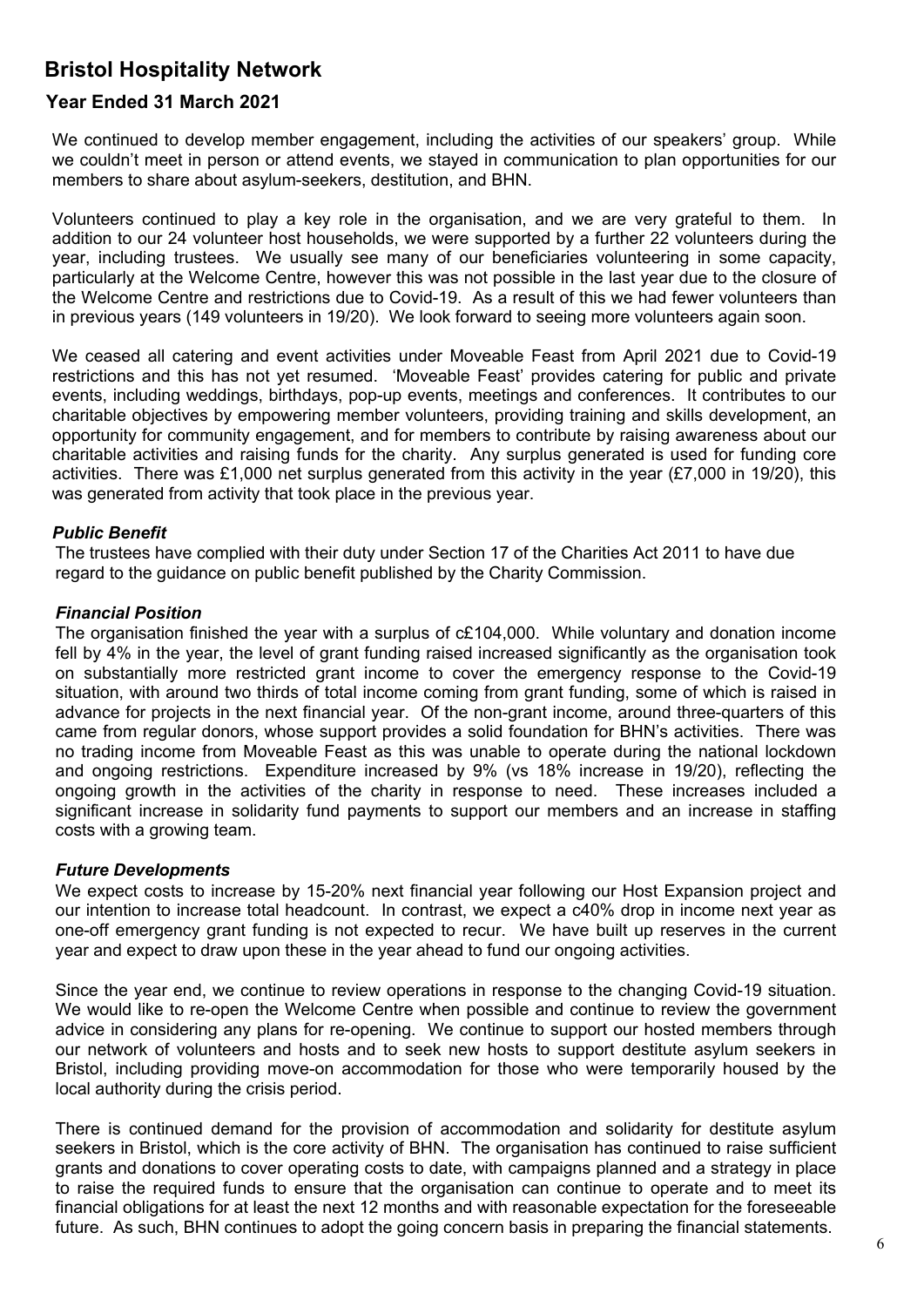### **Year Ended 31 March 2021**

#### *Reserves Policy*

The Trustees typically aim to have three to six months total expenditure available in unrestricted reserves. This is to allow sufficient time to respond if income is reduced, giving the organisation time to find alternative income streams, or to scale back activities if required. A significant proportion of our income comes from voluntary donations; we rely on the ongoing support of our regular donors.

During the year the Trustees made an explicit decision for the charity to raise additional grant funding to cover the emergency Covid-19 response, while allowing voluntary donation income to be set aside to build up reserves. This was due to an expectation of a c15-20% increase in forecast expenditure and the anticipation of a challenging fundraising environment in the year ahead (with expectations of a c40% drop in income next year). While our members' support needs have not diminished, we anticipate less emergency Covid-related funding will be available in the coming year and that we will therefore need to call upon these reserves to maintain the services we offer to destitute asylum seekers. Total free reserves at year-end correspond to unrestricted reserves of £160,427, which represents ten months' expenditure (at 2020-21 spending levels).

### **Trustees' Responsibilities in relation to the Financial Statements**

The trustees (who are also directors for the purposes of company law) are responsible for preparing the Trustees' Report and the financial statements in accordance with applicable law and United Kingdom Accounting Standards (United Kingdom Generally Accepted Accounting Practice).

Company law requires the trustees to prepare financial statements for each financial year which give a true and fair view of the state of affairs of the charitable company and of the incoming resources and application of resources, including the income and expenditure, of the charitable company for that period. In preparing these financial statements, the trustees are required to:

- select suitable accounting policies and then apply them consistently;
- make judgments and estimates that are reasonable and prudent;
- state whether applicable accounting standards and statements of recommended practice have been followed, subject to any departures disclosed and explained in the financial statements; and
- prepare the financial statements on the going concern basis unless it is inappropriate to presume that the charity will continue in operation.

The trustees are responsible for keeping adequate accounting records that disclose with reasonable accuracy at any time the financial position of the charitable company and enable them to ensure that the financial statements comply with the Companies Act 2006. They are also responsible for safeguarding the assets of the charitable company and hence for taking reasonable steps for the prevention and detection of fraud and other irregularities.

The trustees are responsible for the maintenance and integrity of the corporate and financial information included on the charity's website. Legislation in the United Kingdom governing the preparation and dissemination of financial statements may differ from legislation in other jurisdictions.

The above report has been prepared in accordance with the special provisions relating to the small companies regime as set out in part 15 of the Companies Act 2006.

Approved by the trustees and signed on their behalf by:

......................................................................... Date: 08 December 2021

Laura Barrow Director/Treasurer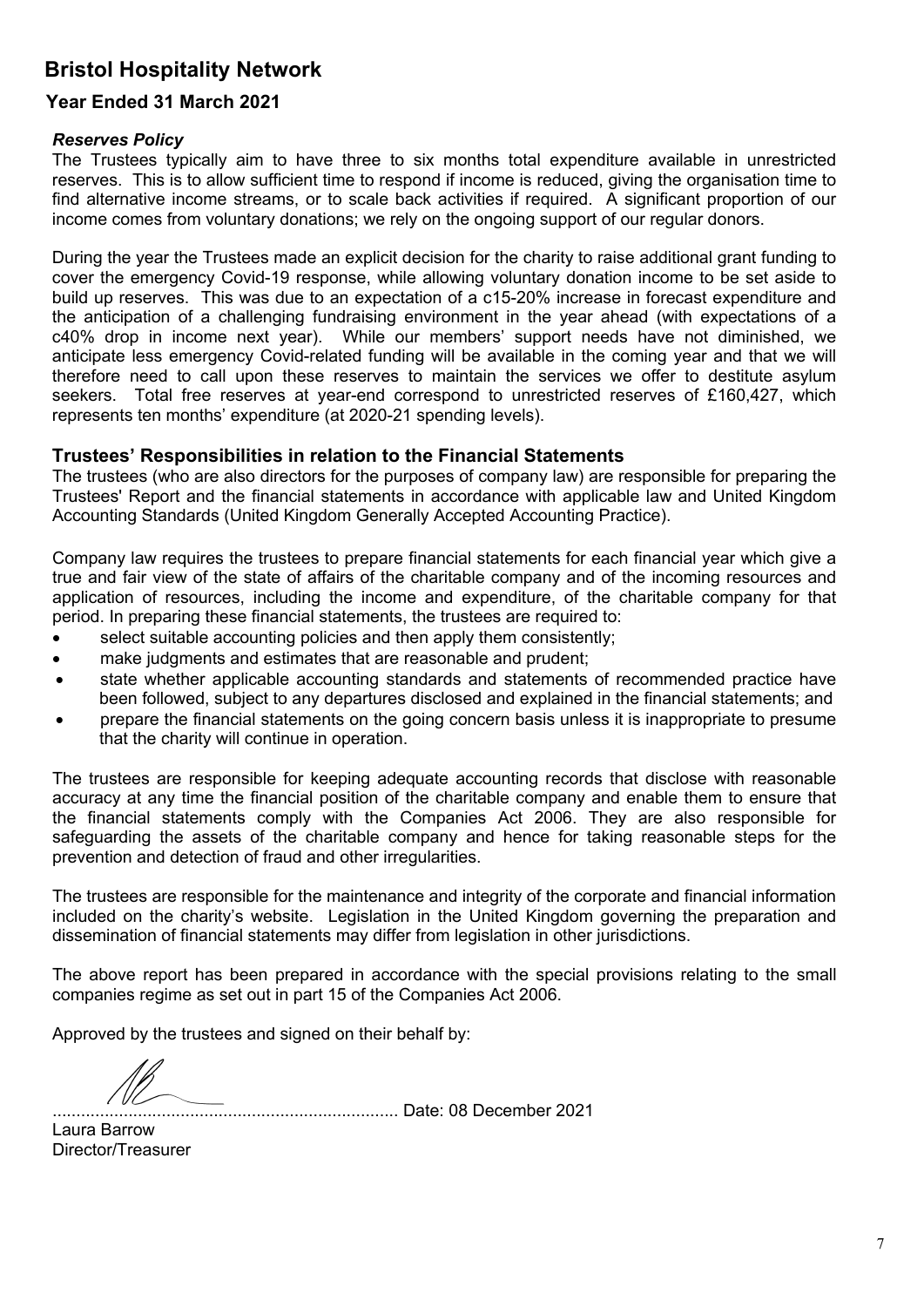### **Year Ended 31 March 2021**

# **Independent Examiner's Report to the Trustees**

I report on the unaudited accounts for the year ended 31<sup>st</sup> March 2021 set out on pages 9-18.

#### **Responsibilities and basis of report**

As the charity's trustees of the Company (and also its directors for the purposes of company law) you are responsible for the preparation of the accounts in accordance with the requirements of the Companies Act 2006 ('the 2006 Act').

Having satisfied myself that the accounts of the Company are not required to be audited under Part 16 of the 2006 Act and are eligible for independent examination, I report in respect of my examination of your charity's accounts as carried out under section 145 of the Charities Act 2011 ('the 2011 Act'). In carrying out my examination I have followed the Directions given by the Charity Commission under section 145(5) (b) of the 2011 Act.

As the charity's gross income exceeded £250,000 your examiner must be a member of a body listed in section 145 of the 2011 Act. I confirm that I am qualified to undertake the examination because I am a member of The Association of Accounting Technicians (MAAT).

#### **Independent examiner's statement**

I have completed my examination. I confirm that no matters have come to my attention in connection with the examination giving me cause to believe:

- accounting records were not kept in respect of the Company as required by section 386 of the 2006 Act; or
- the accounts do not accord with those records; or
- the accounts do not comply with the accounting requirements of section 396 of the 2006 Act other than any requirement that the accounts give a 'true and fair view which is not a matter considered as part of an independent examination; or
- the accounts have not been prepared in accordance with the methods and principles of the Statement of Recommended Practice for accounting and reporting by charities [applicable to charities preparing their accounts in accordance with the Financial Reporting Standard applicable in the UK and Republic of Ireland (FRS 102)].

I have no concerns and have come across no other matters in connection with the examination to which attention should be drawn in this report in order to enable a proper understanding of the accounts to be reached.

……………………………… 08 December 2021

Joanne Trowbridge MAAT Bristol Community Accountants CIC The Park, Daventry Road, Knowle, Bristol, BS4 1DQ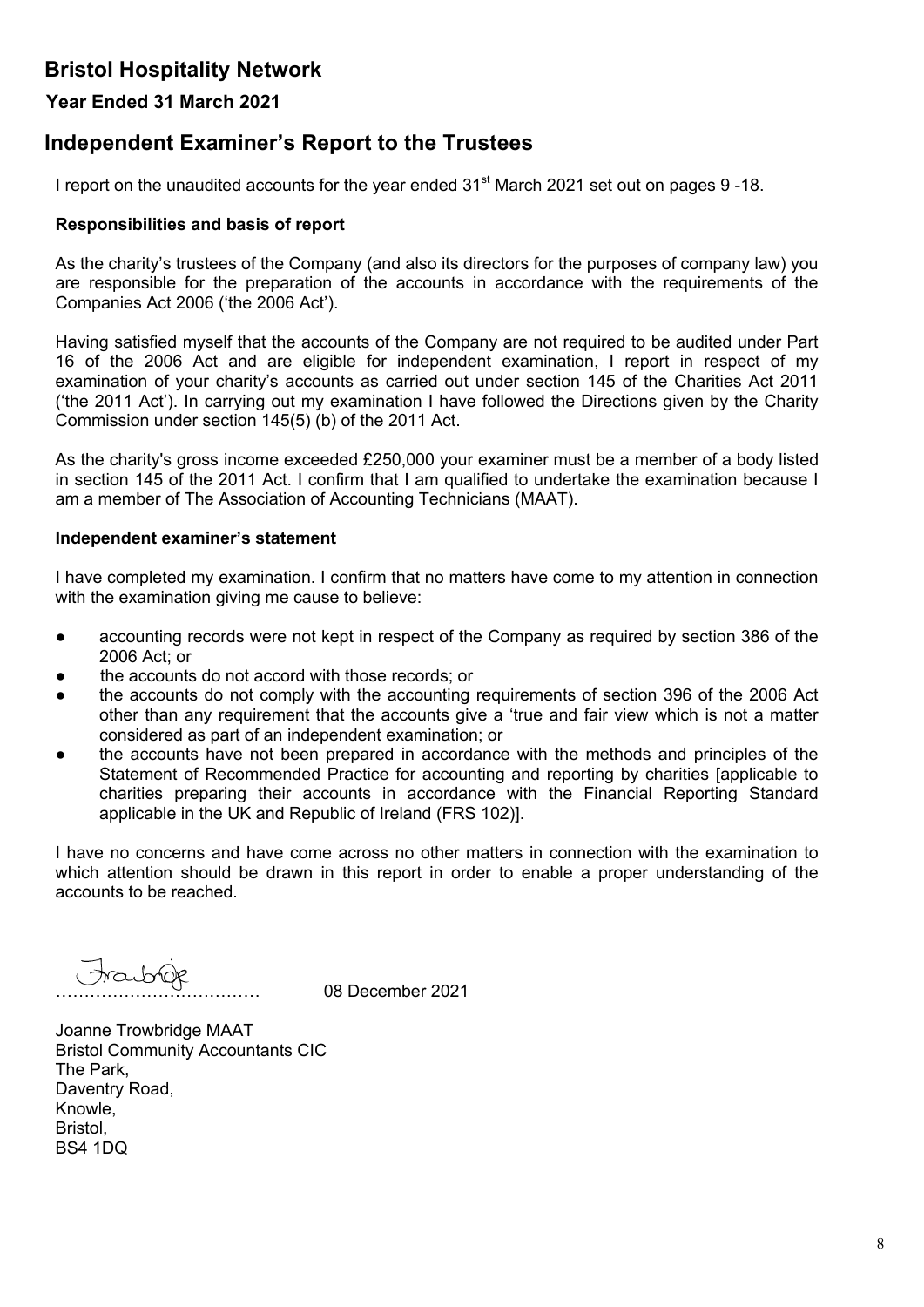**Year Ended 31 March 2021**

# **Statement of Financial Activities (including Income and Expenditure Account)**

|                                           |                | <b>Unrestricted</b><br><b>Funds</b> | <b>Restricted</b><br><b>Funds</b> | <b>Total</b><br><b>Funds</b><br>2021 | <b>Total</b><br><b>Funds</b><br>2020 |
|-------------------------------------------|----------------|-------------------------------------|-----------------------------------|--------------------------------------|--------------------------------------|
|                                           | <b>Note</b>    | £                                   | £                                 | £                                    | £                                    |
| Income from:                              |                |                                     |                                   |                                      |                                      |
| <b>Voluntary Income</b>                   | $\overline{2}$ | 88,462                              | 2,520                             | 90,982                               | 94,463                               |
| <b>Other Trading Activities</b>           | 3              | 250                                 |                                   | 250                                  | 21,797                               |
| <b>Charitable Activities</b>              | 4              | 99,283                              | 100,020                           | 199,303                              | 35,501                               |
| <b>Total Incoming</b><br><b>Resources</b> |                | 187,995                             | 102,540                           | 290,535                              | 151,761                              |
|                                           |                |                                     |                                   |                                      |                                      |
| <b>Expenditure on:</b>                    |                |                                     |                                   |                                      |                                      |
| <b>Charitable Activities</b>              | 5              | 73,796                              | 109,232                           | 183,028                              | 168,237                              |
| Other                                     | 6              | 3,339                               |                                   | 3,339                                | 3,495                                |
| <b>Total Resources</b><br><b>Expended</b> |                | 77,135                              | 109,232                           | 186,367                              | 171,732                              |
| <b>Net Incoming</b><br><b>Resources</b>   |                | 110,860                             | (6, 692)                          | 104,168                              | (19, 971)                            |
| <b>Total Funds at</b><br>01 April 2020    |                | 49,567                              | 15,152                            | 64,719                               | 84,690                               |
| <b>Transfers Between</b><br>Funds         |                |                                     |                                   |                                      |                                      |
| <b>Total Funds at</b><br>31 March 2021    | $\overline{7}$ | 160,427                             | 8,460                             | 168,887                              | 64,719                               |

All of the activities of the Charity are classed as continuing.

### **The notes on pages 11 - 18 form part of these financial statements**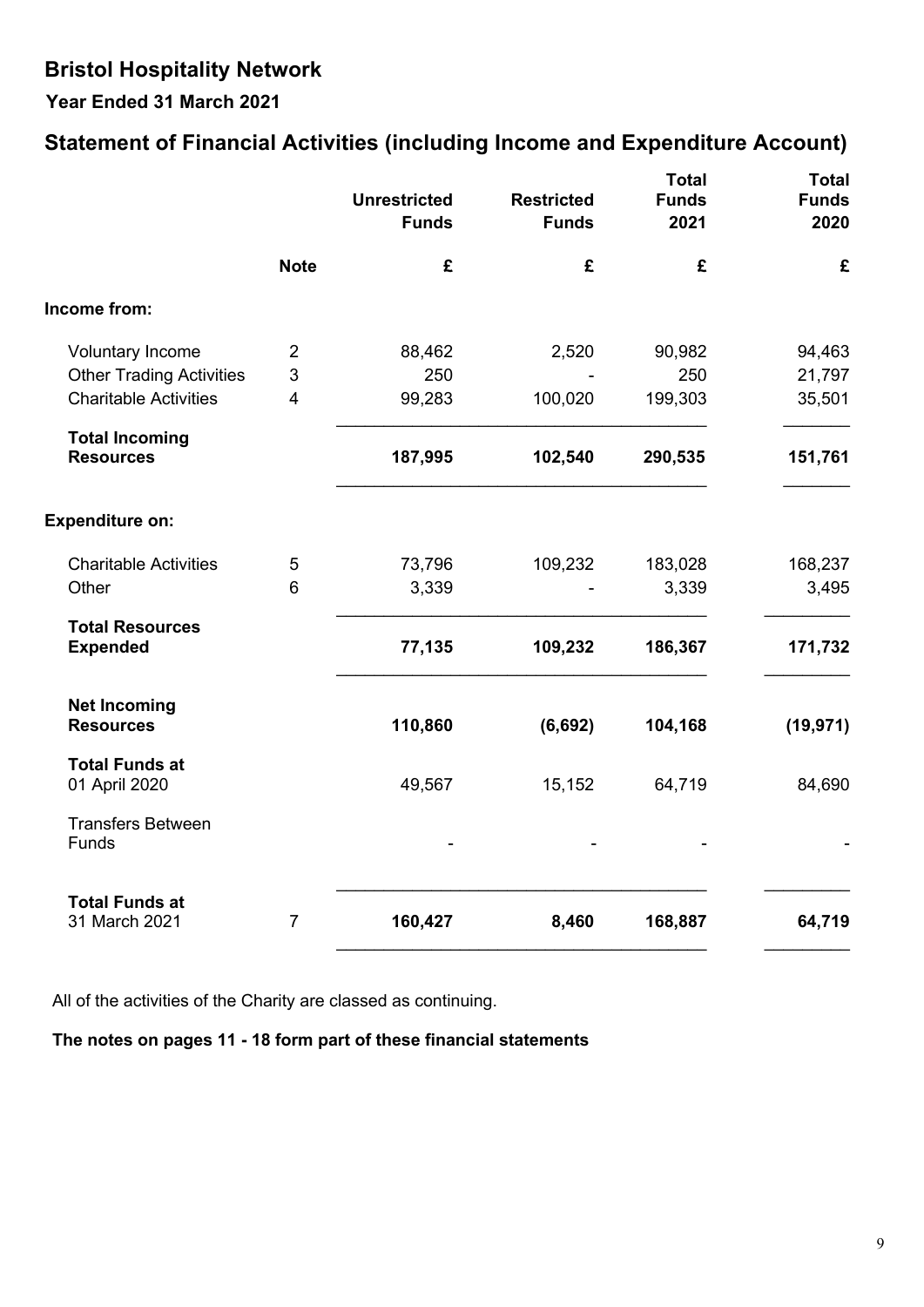**Year Ended 31 March 2021**

# **Balance Sheet as at 31 March 2021**

|                                                | <b>Note</b> | 2020     | 2019    |
|------------------------------------------------|-------------|----------|---------|
| <b>CURRENT ASSETS</b>                          |             | £        | £       |
| <b>Debtors</b>                                 | 13          | 1,847    | 4,023   |
| Cash at Bank                                   |             | 168,072  | 64,303  |
| Cash Held                                      |             | 227      | 427     |
|                                                |             | 170,146  | 68,753  |
| <b>CURRENT LIABILITIES</b>                     |             |          |         |
| Creditors falling due within one year          | 14          |          |         |
| Accruals                                       |             | (1,259)  | (4,034) |
|                                                |             | (1, 259) | (4,034) |
| <b>Net Current Assets</b>                      |             | 168,887  | 64,719  |
| <b>Total Assets less Current Liabilities</b>   |             | 168,887  | 64,719  |
| Represented by:                                |             |          |         |
| <b>CAPITAL AND RESERVES - Charitable Funds</b> |             |          |         |
| <b>Restricted Fund</b>                         |             | 8,460    | 15,152  |
| <b>Unrestricted Fund</b>                       |             | 160,427  | 49,567  |
|                                                |             |          |         |
| <b>Total Charitable Funds</b>                  | 7           | 168,887  | 64,719  |

### **The notes on pages 11 - 18 form part of these financial statements**

#### **Directors' Statements**

The directors are satisfied that the company is entitled to exemption from the provisions of the Companies Act 2006 (the Act) relating to the audit of the financial statements for the year by virtue of section 477, and that no member or members have requested an audit pursuant to section 476 of the Act.

The directors acknowledge their responsibilities for:

- (i) ensuring that the company keeps proper accounting records which comply with section 386 of the Act, and
- (ii) preparing financial statements which give a true and fair view of the state of affairs of the company as at the end of the financial year and of its profit or loss for the financial year in accordance with the requirements of section 396, and which otherwise comply with the requirements of the Act relating to financial statements, so far as applicable to the company.

These financial statements were approved by the trustees on 08 December 2021 and are signed on their behalf by:

……………………………. Laura Barrow, Director/Treasurer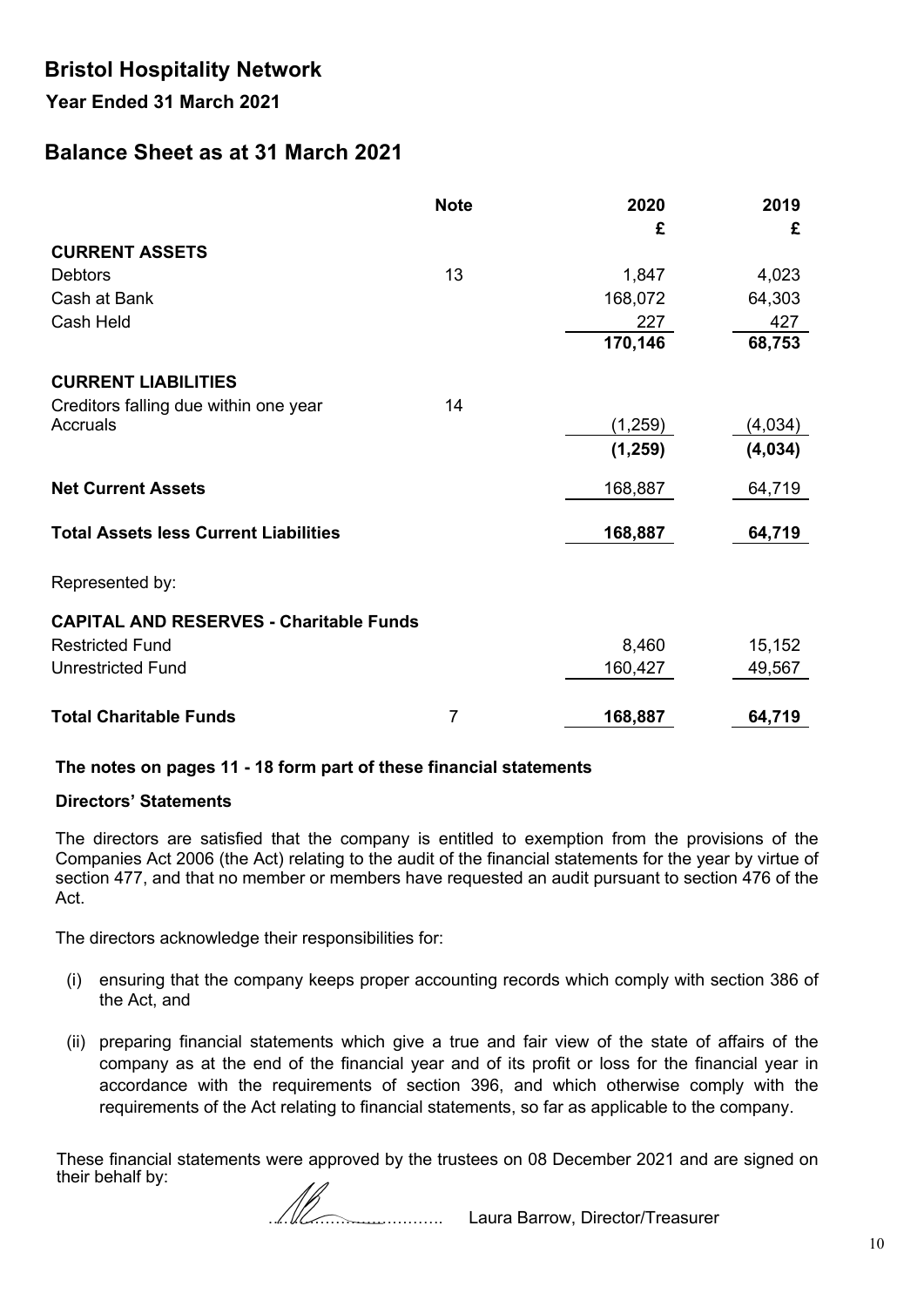### **Year Ended 31 March 2021**

# **Notes to the Financial Statements**

### **1 Accounting policies**

a) The financial statements have been prepared in accordance with the Statement of Recommended Practice: Accounting and Reporting by Charities preparing their accounts in accordance with the Financial Reporting Standard applicable in the UK and Republic of Ireland (FRS 102) effective on  $1<sup>st</sup>$  January 2015, the Financial Reporting Standard applicable in the United Kingdom and Republic of Ireland (FRS 102) and with the Charities Act 2011.

Under the SORP 2015, where there is no specific requirement to adopt a specific accounting requirement a charity may follow their existing accounting policies provided that the policies and disclosures made are consistent with accepted accounting practice. This charity has decided that the accounting policies set out below, which it followed prior to SORP 2015, shall continue to be followed.

These accounts have been prepared under the historical cost convention with items recognised at cost or transaction value unless otherwise stated in the relevant note(s) to these accounts.

The trustees consider that there are no material uncertainties about the charity's ability to continue as a going concern.

The charity meets the definition of a public benefit entity as defined by FRS 102.

- b) Income from donations is included in income when this is received, except as follows:
	- a. When donors specify that donations given to the charity must be used in future accounting periods, the income is deferred until those periods.
	- b. When donors impose conditions, which must be fulfilled before the charity becomes entitled to use such income, the income is deferred until such conditions have been met.
- c) Expenditure is recognised in the period in which it is incurred. Expenditure includes attributable VAT which cannot be recovered.
- d) Most expenditure is directly attributable to specific activities and has been included in those cost categories. Support costs have been allocated 100% towards the charitable activities of the charity.
- e) Rentals applicable to operating lease agreements where substantially all of the benefits and risks of ownership remain with the lessor are charged against profits on a straight-line basis over the period of the lease.
- f) Financial Instruments: The charity only has financial assets and financial liabilities of a kind that qualify as basic financial instruments. Basic financial instruments are initially recognised at transaction value and subsequently measured at their settlement value, with the exception of bank loans which are subsequently recognised at amortised cost using the effective interest method.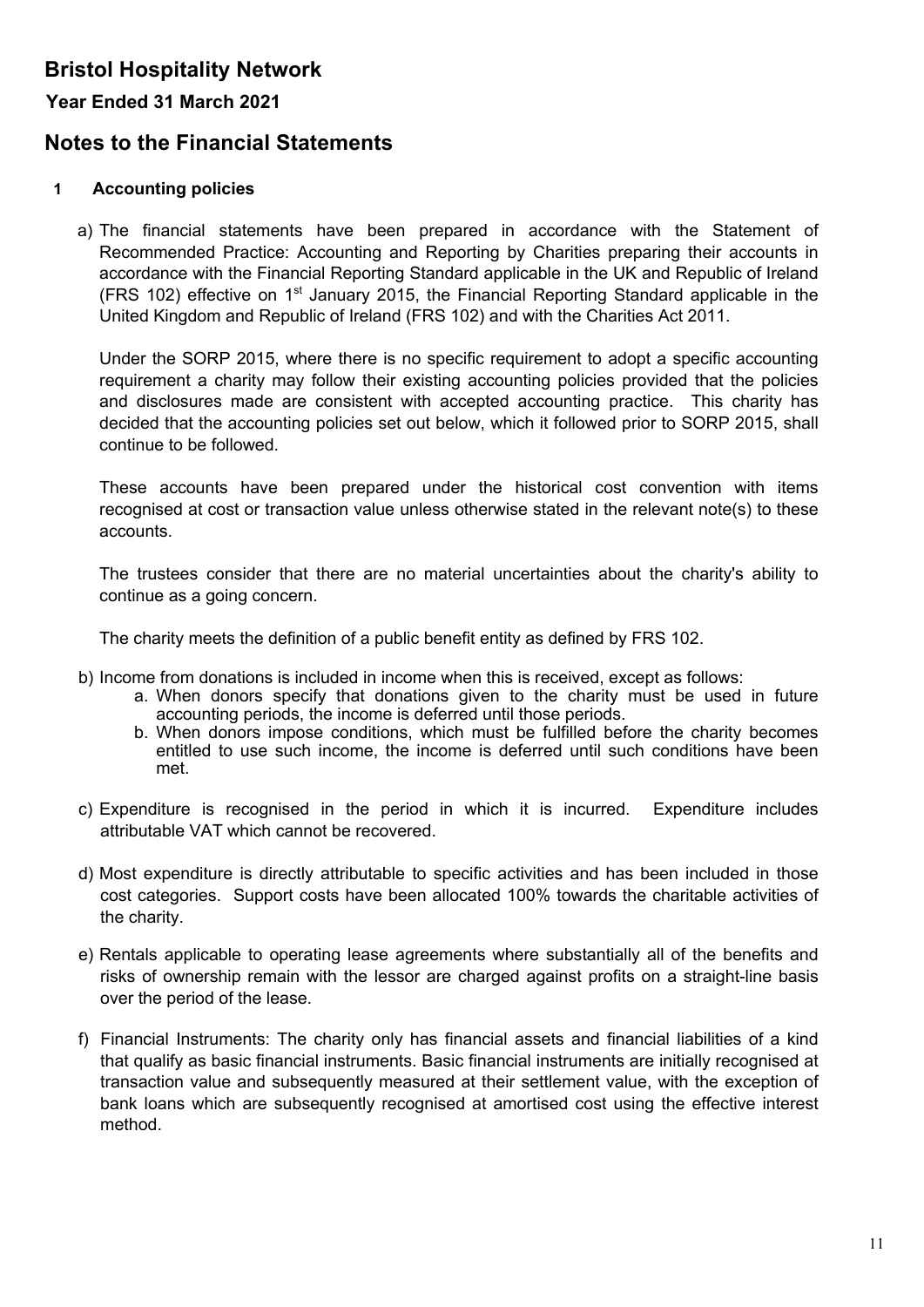### **Year Ended 31 March 2021**

# **Notes to the Financial Statements continued**

- g) Pension Scheme: contributions in respect of the charity's defined contribution pension scheme are charged to the income and expenditure accounts for the year in which they are payable to the scheme. Differences between the contributions payable and contributions actually paid during the year are shown as either accruals or prepayments at the year end.
- h) Unrestricted funds can be used in accordance with the charitable objects at the discretion of the trustees and designated for specific purposes as determined by the trustees from time to time.
- i) Restricted funds can only be used for restricted purposes within the charity's objects.

#### **2 Voluntary Income**

|                               | <b>Unrestricted</b> | <b>Restricted</b> | <b>Total</b> | <b>Total</b> |
|-------------------------------|---------------------|-------------------|--------------|--------------|
|                               | <b>Funds</b>        | <b>Funds</b>      | <b>Funds</b> | <b>Funds</b> |
|                               |                     |                   | 2021         | 2020         |
|                               | £                   | £                 | £            | £            |
| Donations - General           | 85,607              | 2,520             | 88,127       | 84,854       |
| Donations - Moveable Feast    |                     |                   |              | 1,000        |
| Gift Aid                      | 2,855               |                   |              | 8,609        |
|                               | 88,462              | 2,520             | 90,982       | 94,463       |
| Voluntary Income - prior year | <b>Unrestricted</b> | Restricted        | <b>Total</b> |              |
|                               | Funds               | Funds             | Funds        |              |
|                               |                     |                   | 2020         |              |
|                               | £                   | £                 | £            |              |
| <b>Donations - General</b>    | 84,614              | 240               | 84,854       |              |
| Donations - Moveable Feast    | 1,000               |                   | 1,000        |              |
| <b>Gift Aid</b>               | 8,609               |                   | 8,609        |              |
|                               | 94,223              | 240               | 94,463       |              |
|                               |                     |                   |              |              |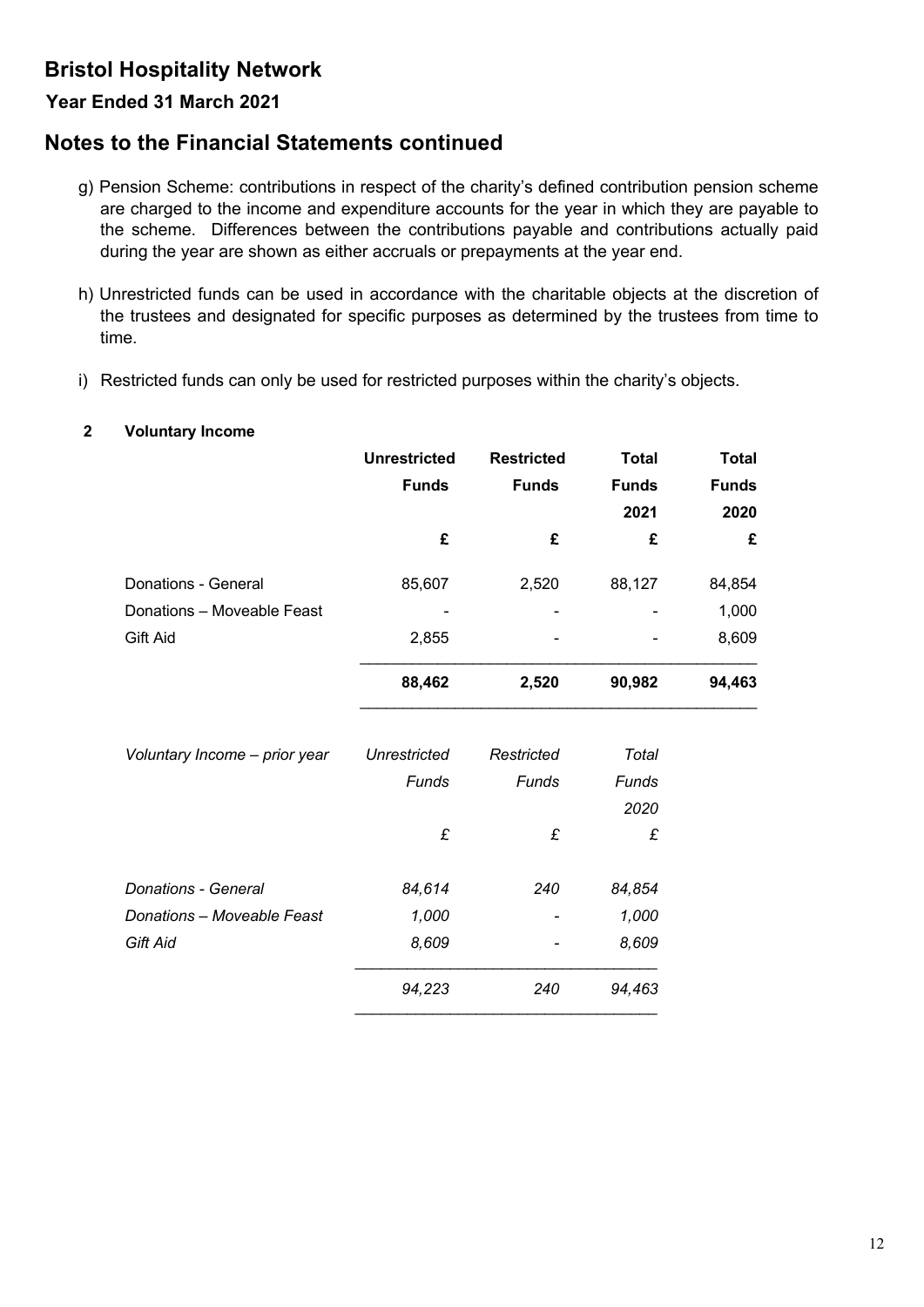# **Year Ended 31 March 2021**

# **Notes to the Financial Statements continued**

### **3 Other Trading Activities**

|                                  | <b>Unrestricted</b><br><b>Funds</b> | <b>Restricted</b><br><b>Funds</b> | <b>Total</b><br><b>Funds</b><br>2021 | <b>Total</b><br><b>Funds</b><br>2020 |
|----------------------------------|-------------------------------------|-----------------------------------|--------------------------------------|--------------------------------------|
|                                  | £                                   | £                                 | £                                    | £                                    |
| <b>Movable Feast Events</b>      | 250                                 |                                   | 250                                  | 21,797                               |
|                                  | 250                                 |                                   | 250                                  | 21,797                               |
| <b>Other Trading Activities:</b> | <b>Unrestricted</b>                 | Restricted                        | Total                                |                                      |
| prior year                       | Funds                               | Funds                             | Funds<br>2020                        |                                      |
|                                  | £                                   | £                                 | £                                    |                                      |
| <b>Movable Feast Events</b>      | 21,797                              |                                   | 21,797                               |                                      |
|                                  | 21,797                              |                                   | 21,797                               |                                      |

### **4 Incoming Resources from Charitable Activities**

|                                      | <b>Unrestricted</b><br><b>Funds</b> | <b>Restricted</b><br><b>Funds</b> | <b>Total</b><br><b>Funds</b><br>2021 | <b>Total</b><br><b>Funds</b><br>2020 |
|--------------------------------------|-------------------------------------|-----------------------------------|--------------------------------------|--------------------------------------|
|                                      | £                                   | £                                 | £                                    | £                                    |
| Grants                               | 99,283                              | 100,020                           | 199,303                              | 35,501                               |
|                                      | 99,283                              | 100,020                           | 199,303                              | 35,501                               |
| <b>Incoming Resources from</b>       | Unrestricted                        | Restricted                        | Total                                |                                      |
| Charitable Activities:<br>prior year | Funds                               | Funds                             | Funds                                |                                      |
|                                      |                                     |                                   | 2020                                 |                                      |
|                                      | £                                   | £                                 | £                                    |                                      |
| Grants                               | 10,000                              | 25,501                            | 35,501                               |                                      |
|                                      | 10,000                              | 25,501                            | 35,501                               |                                      |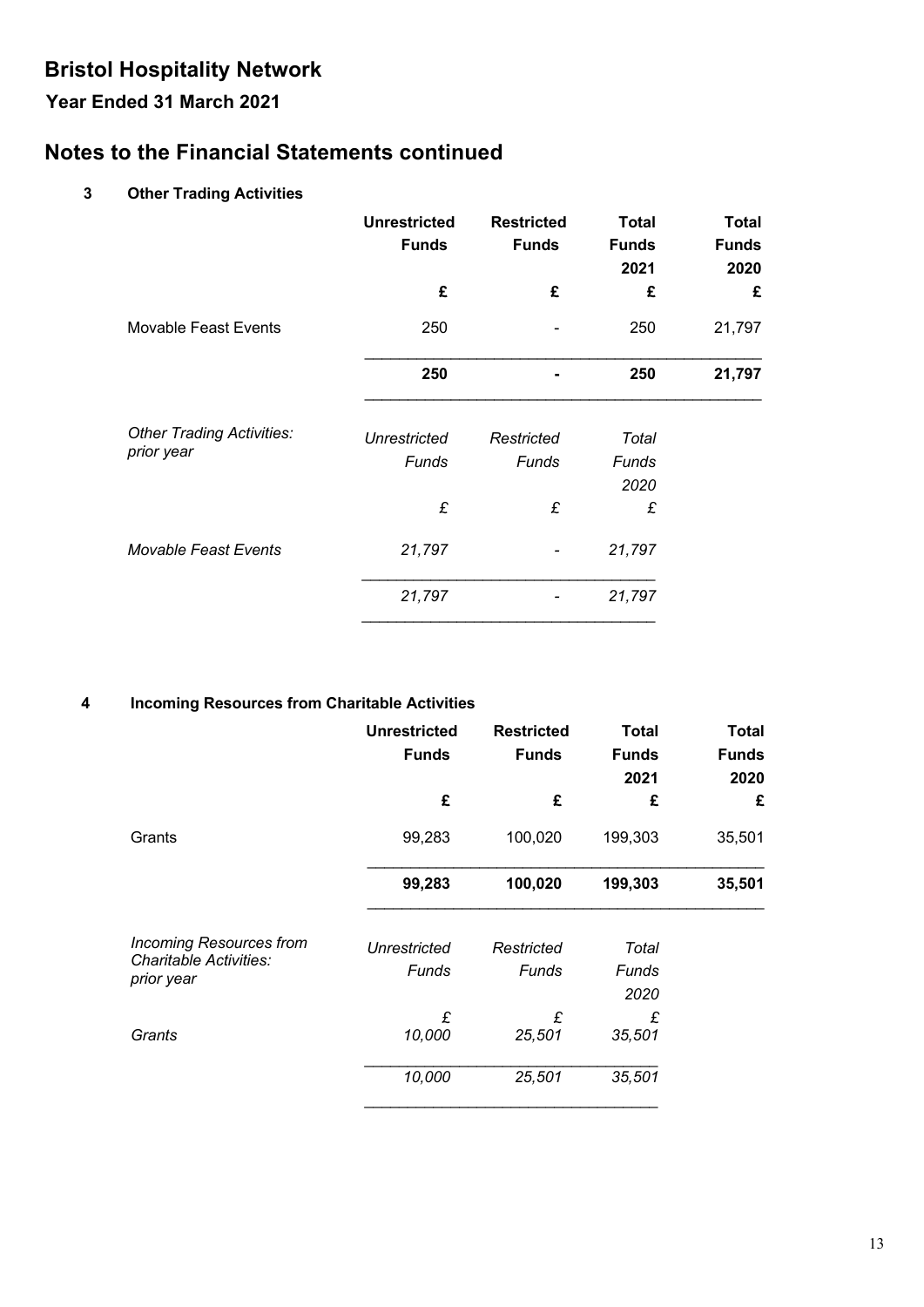# **Year Ended 31 March 2021**

# **Notes to the Financial Statements continued**

### **5 Expenditure on Charitable Activities**

|                                          | <b>Unrestricted</b><br><b>Funds</b><br>£ | <b>Restricted</b><br><b>Funds</b><br>£ | <b>Total</b><br><b>Funds</b><br>2021<br>£ | <b>Total</b><br><b>Funds</b><br>2020<br>£ |
|------------------------------------------|------------------------------------------|----------------------------------------|-------------------------------------------|-------------------------------------------|
|                                          |                                          |                                        |                                           |                                           |
| <b>BHN House</b>                         | 24,483                                   | 13,307                                 | 37,790                                    | 36,353                                    |
| <b>Welcome Centre</b>                    | 5,658                                    | 15,700                                 | 21,358                                    | 29,221                                    |
| <b>Solidarity Payments</b>               | 18,403                                   | 15,027                                 | 33,430                                    | 14,100                                    |
| <b>Host Network</b>                      |                                          | 15,318                                 | 15,318                                    | 12,207                                    |
| Syria Project                            |                                          |                                        |                                           | 1,780                                     |
| Moveable Feast                           | (638)                                    |                                        | (638)                                     | 15,677                                    |
| <b>Training and Supervision</b>          | 1,039                                    | 1,070                                  | 2,109                                     |                                           |
| Volunteer Co-ordination                  |                                          | 5,403                                  | 5,403                                     | 7,112                                     |
| Help Team                                | 4,614                                    | 9,659                                  | 14,273                                    | 13,331                                    |
| Database Project                         |                                          |                                        |                                           | 6,113                                     |
| <b>Core Salaries</b>                     | 15,574                                   | 27,537                                 | 43,111                                    | 21,111                                    |
| <b>Office Costs</b>                      | 4,663                                    | 3,986                                  | 8,650                                     | 9,440                                     |
| New Roots                                |                                          | 772                                    | 772                                       | 385                                       |
| Insurance                                |                                          | 1,453                                  | 1,453                                     | 1,406                                     |
|                                          | 73,796                                   | 109,232                                | 183,028                                   | 168,237                                   |
|                                          | <b>Unrestricted</b>                      | Restricted                             | Total                                     |                                           |
| Expenditure on Charitable<br>Activities: | Funds                                    | Funds                                  | Funds                                     |                                           |
| prior year                               |                                          |                                        | 2020                                      |                                           |
|                                          | £                                        | £                                      | £                                         |                                           |
| <b>BHN House</b>                         | 26,947                                   | 9,406                                  | 36,353                                    |                                           |
| <b>Welcome Centre</b>                    | 29,221                                   |                                        | 29,221                                    |                                           |
| <b>Solidarity Payments</b>               | 14,020                                   | 80                                     | 14,100                                    |                                           |
| <b>Host Network</b>                      |                                          | 12,207                                 | 12,207                                    |                                           |
| Syria Project                            |                                          | 1,780                                  | 1,780                                     |                                           |
| Moveable Feast                           | 13,359                                   | 2,319                                  | 15,677                                    |                                           |
| <b>Training and Supervision</b>          |                                          |                                        |                                           |                                           |
| <b>Volunteer Co-ordination</b>           |                                          | 7,112                                  | 7,112                                     |                                           |
| Help Team                                | 10,397                                   | 2,934                                  | 13,331                                    |                                           |
| Database Project                         | 1,341                                    | 4,772                                  | 6,113                                     |                                           |
| <b>Core Salaries</b>                     | 21,111                                   |                                        | 21,111                                    |                                           |
| <b>Office Costs</b>                      | 9,440                                    |                                        | 9,440                                     |                                           |
| <b>New Roots</b>                         |                                          | 385                                    | 385                                       |                                           |
| Insurance                                | 1,406                                    |                                        | 1,406                                     |                                           |
|                                          | 127,242                                  | 40,995                                 | 168,237                                   |                                           |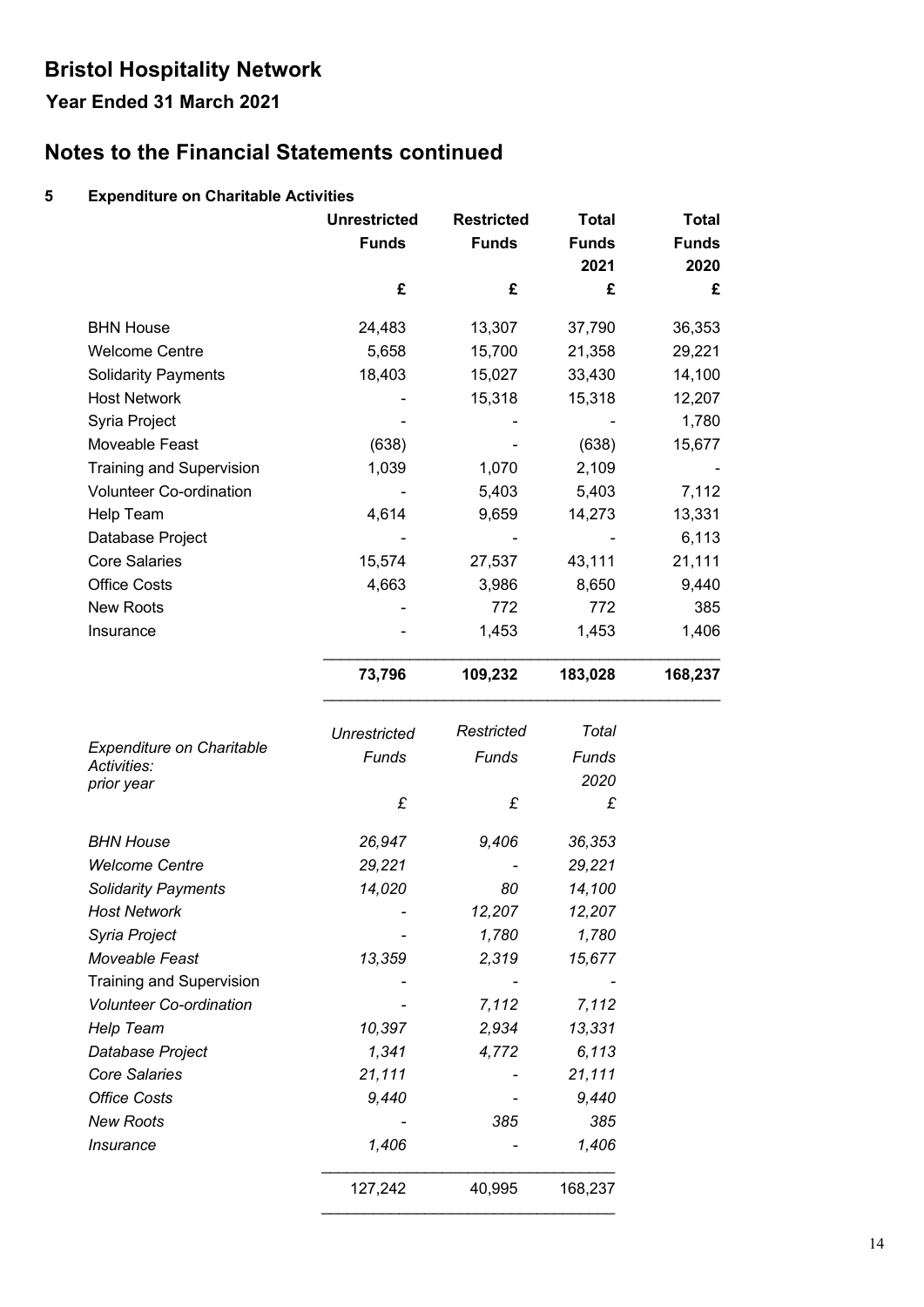# **Year Ended 31 March 2021**

# **Notes to the Financial Statements continued**

### **6 Other Costs**

|                            | <b>Unrestricted</b><br><b>Funds</b> | <b>Restricted</b><br><b>Funds</b> | <b>Total</b><br><b>Funds</b><br>2021 | <b>Total</b><br><b>Funds</b><br>2020 |
|----------------------------|-------------------------------------|-----------------------------------|--------------------------------------|--------------------------------------|
|                            | £                                   | £                                 | £                                    | £                                    |
| Governance                 | 3,324                               |                                   | 3,324                                | 1,640                                |
| Communications             | 15                                  |                                   | 15                                   | 1,855                                |
|                            | 3,339                               |                                   | 3,339                                | 3,495                                |
| Other Costs:<br>prior year | <b>Unrestricted</b><br>Funds        | Restricted<br>Funds               | Total<br>Funds                       |                                      |
|                            | £                                   | £                                 | 2020<br>£                            |                                      |
| Governance                 | 1,640                               |                                   | 1,640                                |                                      |
| Communications             |                                     | 1,855                             | 1,855                                |                                      |
|                            | 1,640                               | 1,855                             | 3,495                                |                                      |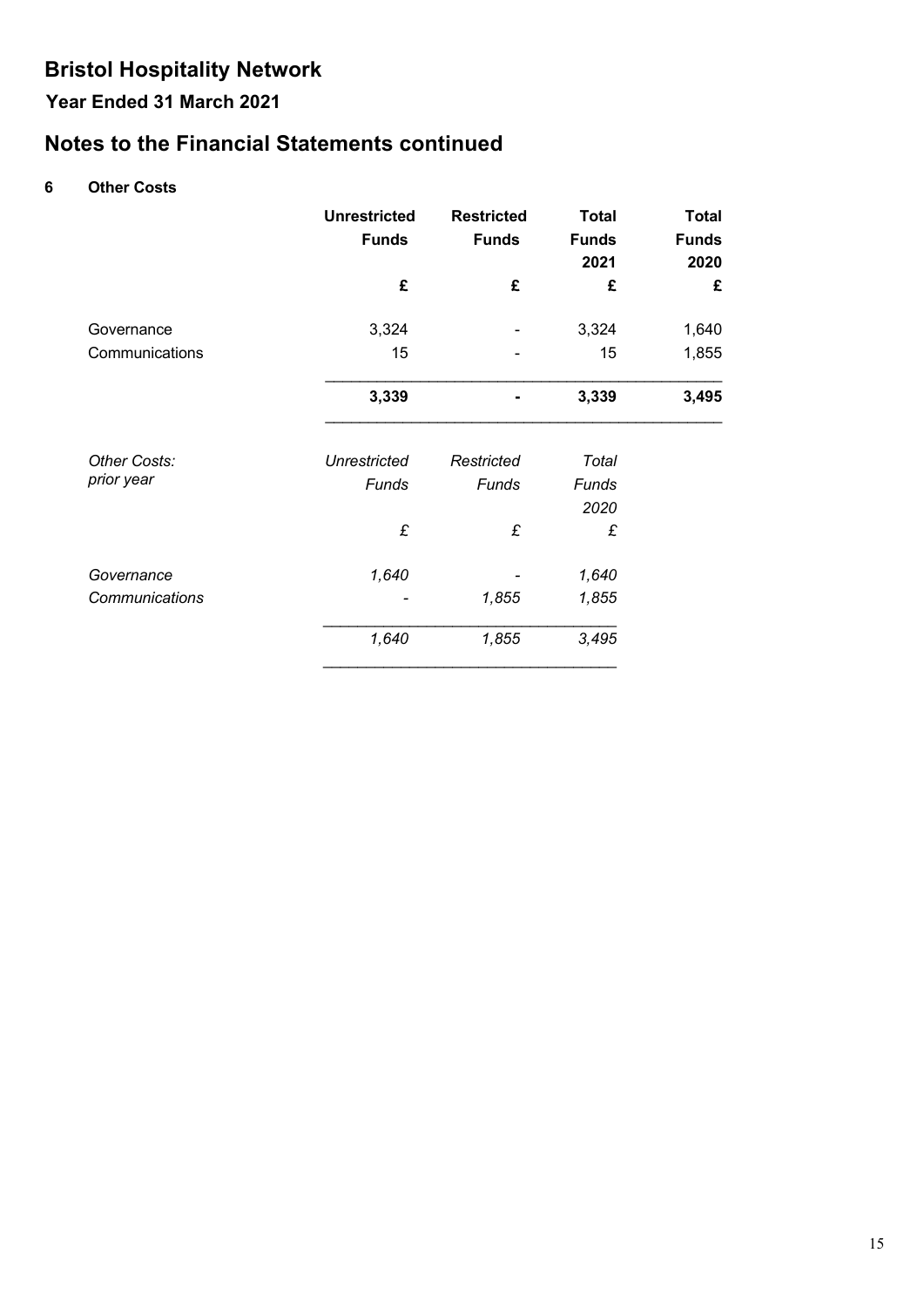# **Year Ended 31 March 2021**

# **Notes to the Financial Statements continued**

### **7 Movement in Funds**

|                                        | Opening<br><b>Balance</b> | Incoming<br><b>Resources</b> | <b>Resources</b><br><b>Expended</b> | <b>Transfers</b> | <b>Closing</b><br><b>Balance</b> |
|----------------------------------------|---------------------------|------------------------------|-------------------------------------|------------------|----------------------------------|
| <b>Project</b>                         | £                         | £                            | £                                   |                  | £                                |
| <b>Volunteer Co-ordination Project</b> | 14,322                    |                              | (14, 322)                           |                  |                                  |
| New Roots Project                      | 772                       |                              | (772)                               |                  |                                  |
| <b>Host Network Project</b>            | 58                        |                              | (58)                                |                  |                                  |
| <b>Solidarity Fund</b>                 |                           | 680                          | (680)                               |                  |                                  |
| Covid-19 Response - Solidarity         |                           | 25,300                       | (17, 800)                           |                  | 7,500                            |
| Covid-19 Response - Resilience         |                           | 28,934                       | (28, 934)                           |                  |                                  |
| <b>Host Expansion Project</b>          |                           | 15,666                       | (15,666)                            |                  |                                  |
| COVID-19 Support Fund                  |                           | 30,000                       | (30,000)                            |                  |                                  |
| Help Team Fund                         |                           | 1,960                        | (1,000)                             |                  | 960                              |
| <b>Total Restricted Funds</b>          | 15,152                    | 102,540                      | (109, 232)                          |                  | 8,460                            |
| <b>Total Unrestricted Funds</b>        | 49,567                    | 187,995                      | (77, 135)                           |                  | 160,427                          |
| <b>Total Funds</b>                     | 64,719                    | 290,535                      | (186, 367)                          |                  | 168,887                          |

There were no transfers from restricted to unrestricted funds in the year.

Grants and donations which the donor or grant-maker has designated for a specific purpose or which must be spent within a specified time frame have been treated as restricted income, along with restricted grant income. Funds have been allocated to the relevant projects which have taken place during the year, with the corresponding expenditure treated as restricted.

| <b>Project/Fund</b>                    | Purpose/Use (and source of funding in year where applicable)                                                                                                                                                                                   |
|----------------------------------------|------------------------------------------------------------------------------------------------------------------------------------------------------------------------------------------------------------------------------------------------|
| Volunteer                              | Funding from the Burden Trust for management of volunteers and member                                                                                                                                                                          |
| <b>Co-ordination Project</b>           | engagement - including staff costs.                                                                                                                                                                                                            |
| New Roots Project                      | Creative gardening project - previously the Asylum Seekers Allotment Project.                                                                                                                                                                  |
| <b>Host Network Project</b>            | Funding from Brisdoc for supporting members provided with accommodation and<br>those hosting them, includes staff and other costs e.g. travel.                                                                                                 |
| <b>Solidarity Fund</b>                 | Funding from various donors for supporting members with solidarity payments.                                                                                                                                                                   |
| Covid-19 Response<br>Fund - Solidarity | Funding from Bristol City Council and Crisis UK, for responding to impact of Covid-19<br>on our members through additional emergency support.                                                                                                  |
| Covid-19 Response<br>Fund - Resilience | Funding from Lloyds Bank Foundation (from DCMS Community Match Challenge),<br>for staffing and other core costs; to support charity resilience during Covid-19 crisis.                                                                         |
| <b>Host Expansion</b><br>Project       | Funding from Quartet Community Foundation and Bristol City Council for staffing<br>costs of BHN's Host Expansion Project; to provide safe accommodation for those<br>who are in the process of seeking asylum and would otherwise be homeless. |
| COVID-19 Support<br>Fund               | Funding from the Barrow Cadbury Trust for staffing and project costs of BHN's new<br>Host Expansion Project (as above).                                                                                                                        |
| Help Team Fund                         | Funding from various donors for providing advocacy support to destitute asylum<br>seekers.                                                                                                                                                     |

\_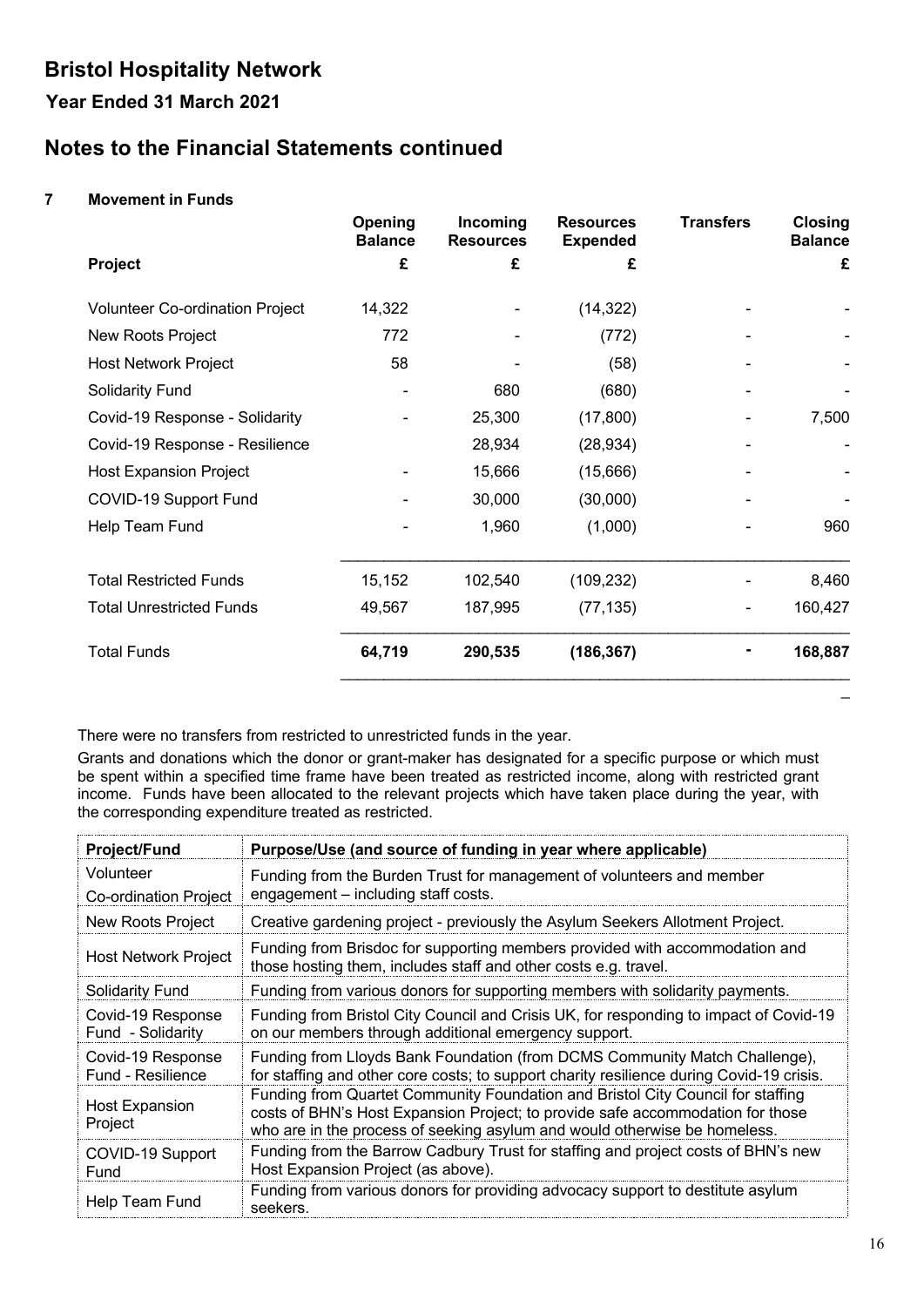**Year Ended 31 March 2021**

# **Notes to the Financial Statements continued**

#### **8 Taxation**

The charity is exempt from corporation tax on its charitable activities.

#### **9 Trustee expenses**

No trustees received remuneration or reimbursement for expenses within this or the prior period.

#### **10 Company limited by guarantee**

The company is limited by guarantee and as such has no issued share capital. In the event of the company being wound up the liability of the members is limited to £1 each.

#### **11 Analysis of prior year funds, as required by paragraph 4.2 of SORP 2015**

|                                    | <b>Prior Year</b>   | <b>Prior Year</b> | <b>Prior Year</b> |
|------------------------------------|---------------------|-------------------|-------------------|
|                                    | <b>Unrestricted</b> | <b>Restricted</b> | <b>Total</b>      |
|                                    | <b>Funds</b>        | <b>Funds</b>      | <b>Funds</b>      |
|                                    | £                   | £                 | £                 |
| Income from:                       |                     |                   |                   |
| <b>Donations</b>                   | 94,223              | 240               | 94,463            |
| <b>Other Trading Activities</b>    | 21,797              |                   | 21,797            |
| <b>Charitable Activities</b>       | 10,000              | 25,501            | 35,501            |
| <b>Total Incoming Resources</b>    | 126,020             | 25,741            | 151,761           |
| <b>Expenditure on:</b>             |                     |                   |                   |
| <b>Charitable Activities</b>       | 127,242             | 40,995            | 168,237           |
| Other                              | 1,640               | 1,855             | 3,495             |
| <b>Total Resources Expended</b>    | 128,882             | 42,850            | 171,732           |
| <b>Net Incoming Resources</b>      | (2,862)             | (17, 109)         | (19, 971)         |
| <b>Transfer between Funds</b>      | 2,240               | (2, 240)          |                   |
| <b>Total Funds brought forward</b> | 50,189              | 34,501            | 84,690            |
| <b>Total Funds carried forward</b> | 49,567              | 15,152            | 64,719            |